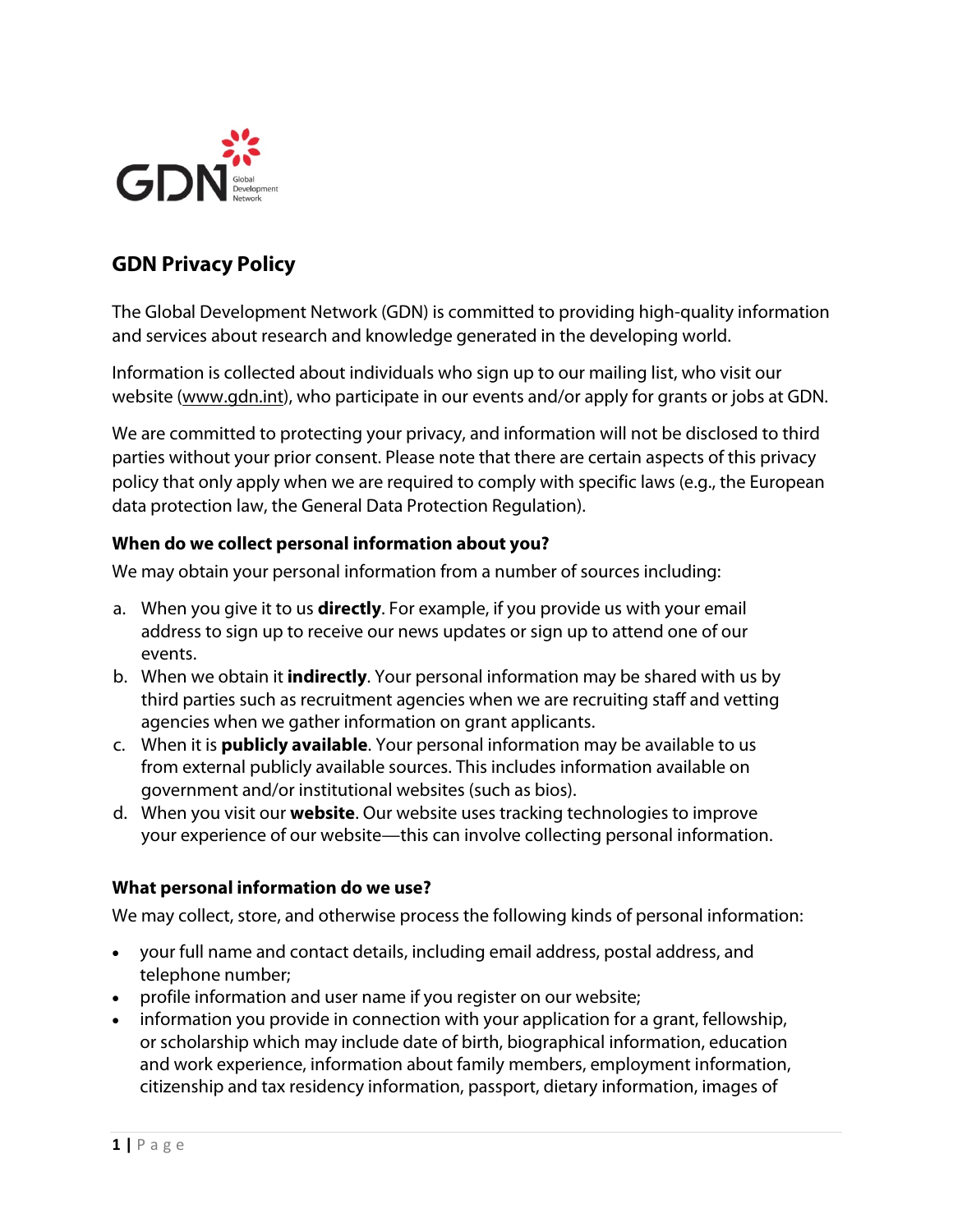your signature, expenses, amount and intended purpose of grants you are involved in, and information about your participation in a specific program;

- information you provide when you are considered for a board role which may include education and work experience, information about family members, employment information, potential conflicts of interest, and expenses;
- information you provide when you are considered as a contractor which may include education and work experience, employment information, images of your signature, and information about the services you may provide to GDN;
- information about your use of our information and communications systems;
- financial information including bank details, payment card details;
- your communication preferences;
- information about your professional status and role; and
- information you provide to us through Forums (see below).

## **What information do we collect automatically online?**

We will also collect certain information automatically every time you interact with our website. We do this through server log files and pixel tags. While the information obtained may not be personal information under the laws of the country you are based in, we recognize that there are certain laws (e.g., EU law) where this information is likely to be personal information.

For instance, we identify and log the Internet Protocol (IP) address of the device you use to access our website automatically in our server log files whenever you visit our website, along with the time of your visit and pages you visit. The intention of such a practice is to calculate website usage levels and to help us diagnose problems with the website's servers.

### **Signing up to our mailing list**

Subscribing to our mailing list means you can automatically receive our free email alerts, which feature the latest news and information about GDN including calls for proposals, research outputs, events and relevant opportunities for development researchers. GDN may also send occasionally send out a survey to understand the needs of its constituency.

Signing up to GDNews is free. To provide you with this service, GDN works with Mailchimp, a well-known third-party marketing automation platform that is guided by its own privacy policy. The sign-up form requests some personal information, including your name, profession, country and email address. This data sits on the Mailchimp rather than GDN servers, and is password protected for security. You can select your preferences or unsubscribe at any time.

## **What kind of personal information is considered more sensitive?**

Certain countries have laws that recognize particular types of personal information as more sensitive and therefore requiring greater protection. GDN does not collect such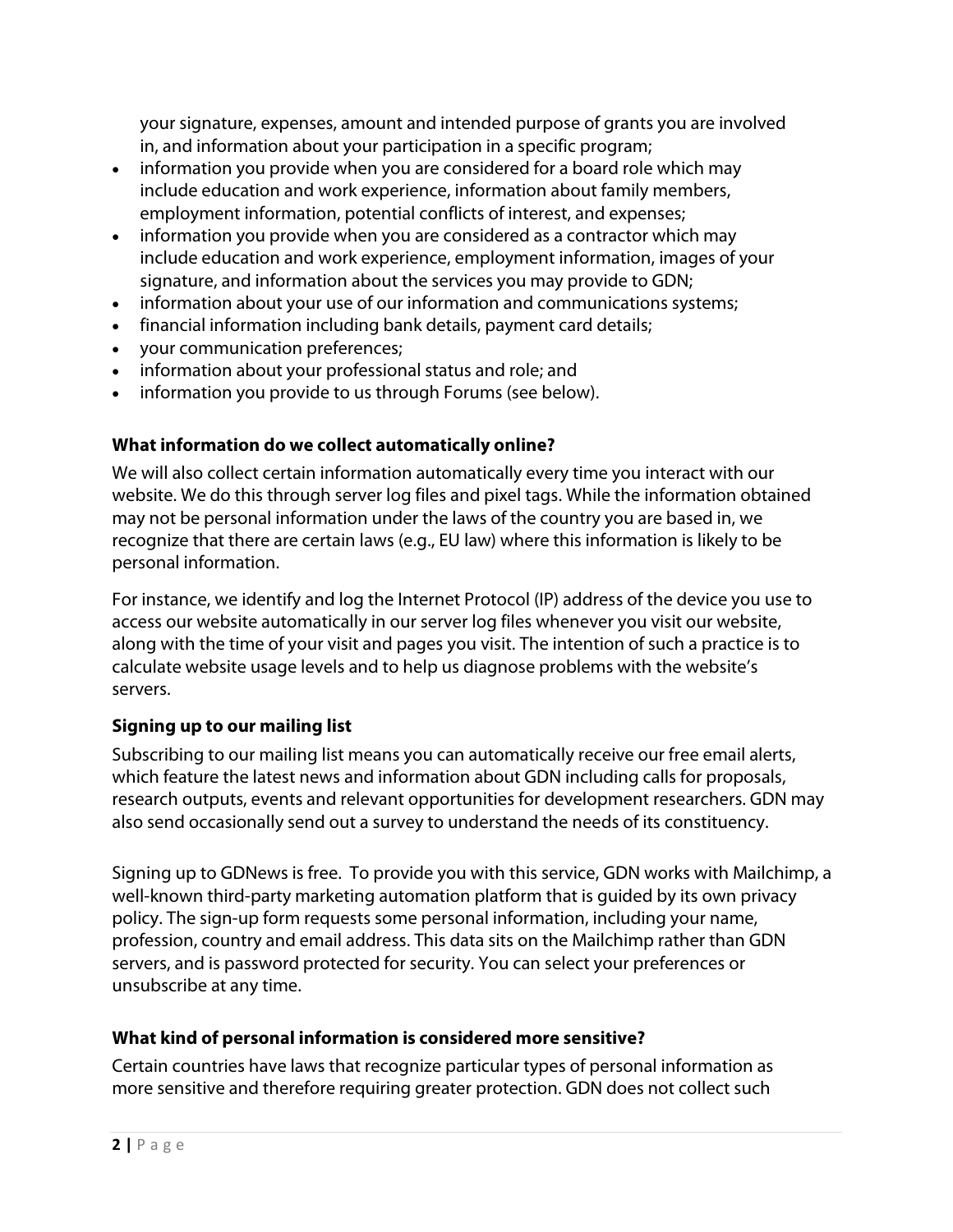personal information about health, religion, ethnicity, sexual life, and political opinions, unless as part of a research program, which is guided by our Research Ethics policy (link).

For participants at our events and workshops, GDN may collect passport details and/or credit card details for registration fees and travel. This information is stored securely and only accessible by the relevant staff in Finance or Travel.

#### **How we use your personal information**

GDN will use your personal information:

- to fulfill your requests to submit an application or register on the website
- to allow us to review, evaluate and administer grants, and other GDN programs
- to enable us to monitor progress and completion of those programs
- to enable us to monitor and manage conflicts of interest
- to contact you if you are involved in a program we are managing
- to contact you to make recommendations, proposals, or share opportunities you may potentially be interested in
- to make administrative and marketing communications
- to enable you to use our online services (e.g., our forums, message boards, blogs)
- to administer any financial transaction between us
- to register you for an event and any administration associated with the event
- to inform you of events or publications we think you may potentially be interested in
- for research purposes so that we can identify key trends of findings in connection with our programs and projects
- to satisfy legal obligations and reporting requirements which are binding on us
- for the prevention of fraud or misuse of service
- for the establishment of, defense against, or enforcement of legal claims.

#### **Lawful grounds**

Under certain laws, we are required to rely on one or more lawful grounds to collect and use the personal information that we have outlined above. We consider the grounds listed below to be relevant:

a. **Legal obligation**. Where the processing of your personal information is necessary for us to comply with a legal obligation to which we are subject (e.g. because we have to provide information to tax authorities).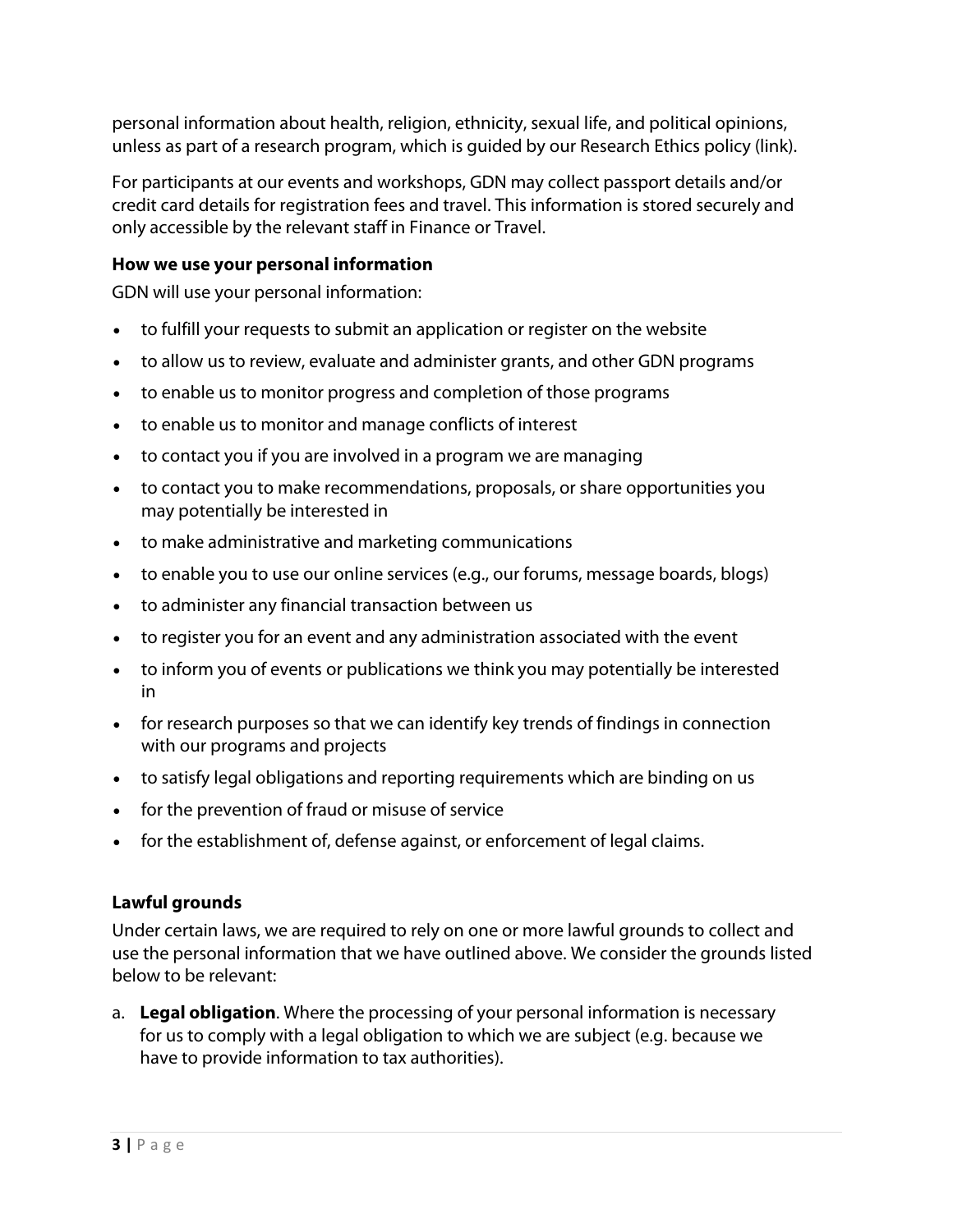- b. **Contractual relationship**. Where it is necessary for us to use your personal information in order to perform a contract to which you are a party (or to take steps at your request prior to entering a contract).
- c. **Legitimate interests**. We rely on this basis where applicable law allows us to collect and use personal information for our legitimate interests and the use of your personal information is fair, balanced, and does not unduly impact your rights. For instance, it is in our legitimate interest to use personal information in association with planning of, delivery of, and monitoring of our programmatic work and grant making.
- d. **Consent**. We may obtain your consent to use your personal information in certain circumstances (e.g., to send you email marketing). We will ensure that when we obtain your consent, you are free both to give it and to decline to give it. Additionally, you may always withdraw your consent at any time without any further detriment to you.

### **Use of our online services (e.g., forums, blogs)**

We may make available certain interactive services through our website such as message boards, blogs, and wikis (**Forums**). You will be able to post information and materials to Forums.

Any information (including personal information) that you post in a Forum becomes public information and may be available to other visitors to our website and to the general public. In addition, your name may be available in association with any posting you make. Additionally, information regarding your Forum activities is also available for other users to view.

Please exercise caution and discretion when posting information (including personal information) in a Forum. In particular, please do not post personal information about other individuals unless you are confident that they would not object to their personal information being used in this way. If you post any personal information relating to other people, you represent that you have the authority to do so and to permit us to use the information in accordance with this privacy policy. **GDN IS NOT RESPONSIBLE FOR THE USE BY OTHERS OF THE PERSONAL INFORMATION THAT YOU DISCLOSE IN FORUMS**.

### **Do we share your personal information?**

Personal information collected by GDN (through the website or otherwise) will not be shared with third parties for marketing purposes or surveys. However, we may ask thirdparty processors to assist us or we may disclose your personal information to selected third-party processors (such as MailChimp, which is a third-party marketing automation platform to assist with managing email addresses and sending emails to our subscribers). When you sign up to receive email updates from us and provide us with your email address, you will receive an automated email originating from this third party confirming your subscription and providing you with a link to unsubscribe from the list.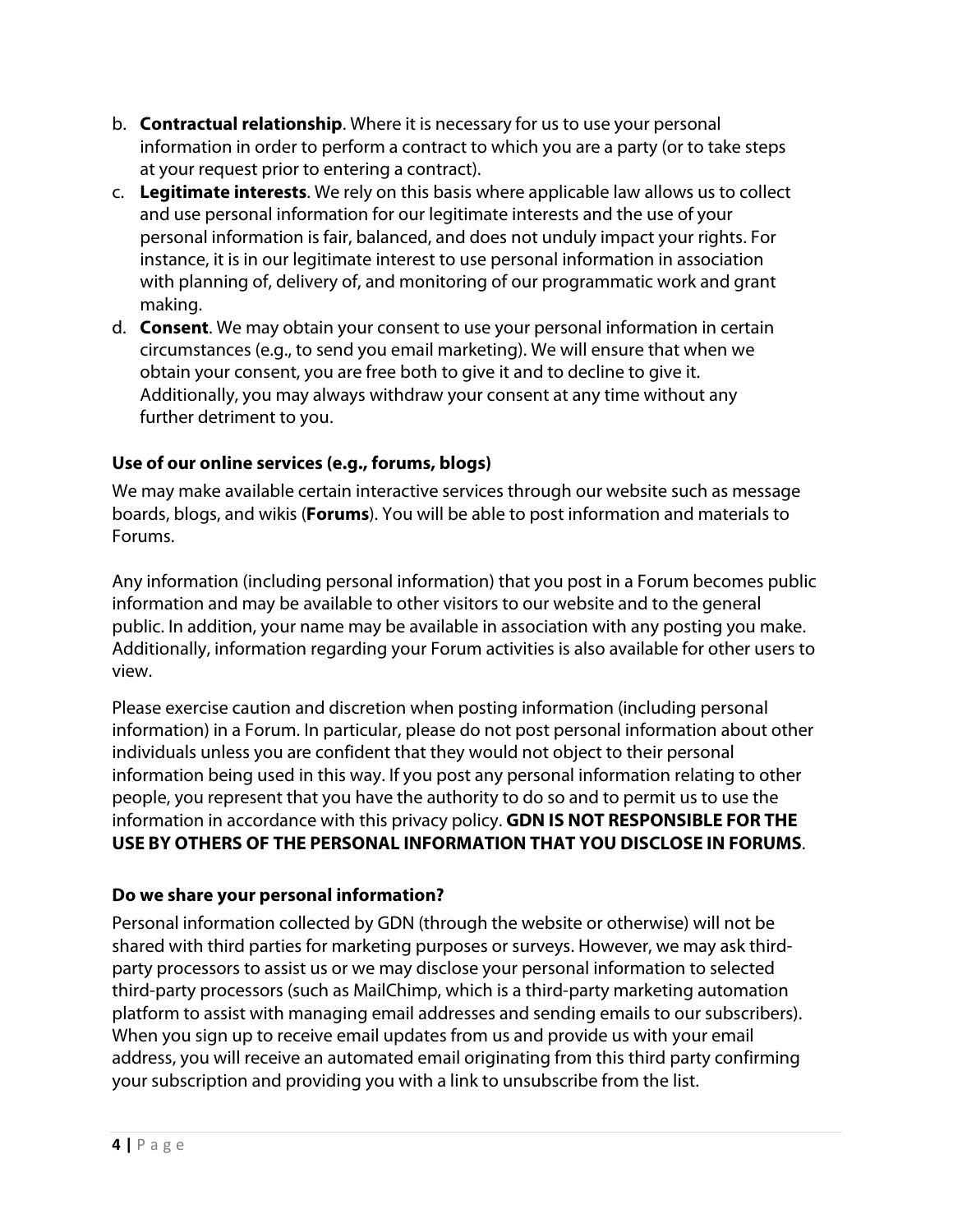We may also engage third parties to assist us with website hosting, data analysis, transaction processing, grant making, event management and other administrative services.

### **Securing your personal information**

GDN takes reasonable technical and organizational precautions to prevent the loss, misuse, or alteration of your personal information. Information we collect from our grantees is stored securely by us on our servers in India, where GDN is headquartered. We restrict access to those who have a need to know and we train staff in handling the information securely. Data provided by subscribers to our mailing list or conference participants for registration purposes is stored by Mailchimp and e-touches on their servers.

Unfortunately, there is no such thing as perfect security in the online environment. As a result, we cannot and do not guarantee the security of any information you transmit to us through or in connection with the website.

If you believe that your interaction with us is no longer secure (e.g., you consider that the security of any account you might have with us has been compromised) please immediately notify us by contacting us at [dataprotection@gdn.int](mailto:dataprotection@gdn.int)

### **How long do we keep your personal information?**

We will keep your personal information for as long as necessary:

- to comply with any statutory or regulatory requirements we are subject to under applicable law
- to fulfill the purposes for which the personal information was collected, or
- to defend our or a third party's legal rights

If you have any questions, about the retention periods for holding your personal information, please contact us.

## **Your rights and preferences**

Please note that we will honor your requests to exercise your rights to the extent possible and required under applicable law.

You have the right to:

- ask us for **confirmation** of what personal information we hold about you, and to request a copy of that information; if we are satisfied that you have a legal entitlement to see this personal information, and we are able to confirm your identity, we will provide you with this personal information;
- **withdraw your consent** at any time if we have relied on consent as the lawful ground to use your personal information;
- request that we **delete** the personal information we hold about you, as far as we are legally required to do so;